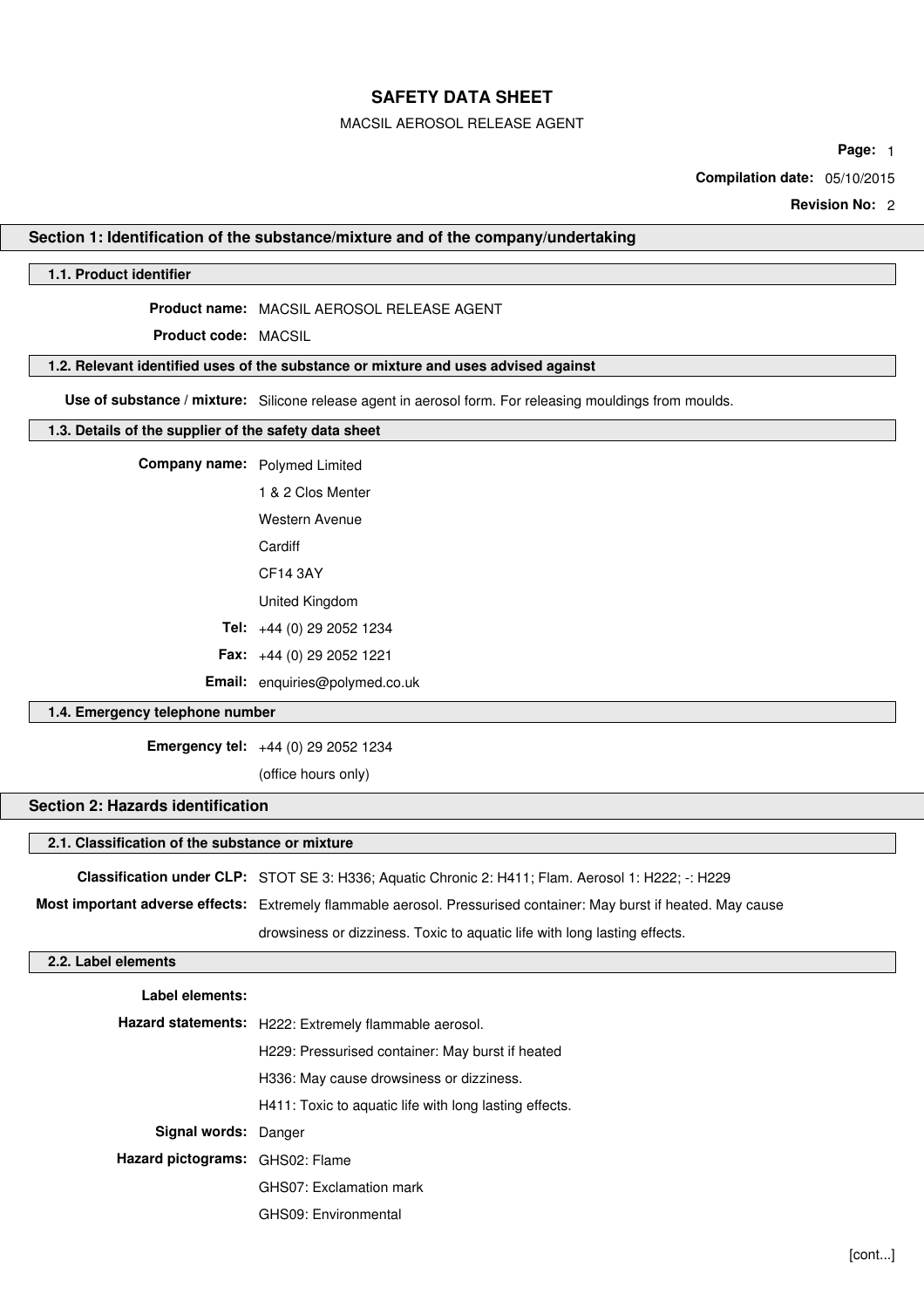MACSIL AEROSOL RELEASE AGENT



| Precautionary statements: P210: Keep away from heat, hot surfaces, sparks, open flames and other ignition |
|-----------------------------------------------------------------------------------------------------------|
| sources. No smoking.                                                                                      |
| P211: Do not spray on an open flame or other ignition source.                                             |
| P251: Do not pierce or burn, even after use.                                                              |
| P304+340: IF INHALED: Remove person to fresh air and keep comfortable for breathing.                      |
| P312: Call a POISON CENTER/doctor//if you feel unwell.                                                    |
| P410+412: Protect from sunlight. Do not expose to temperatures exceeding 50 °C.                           |

## **2.3. Other hazards**

**PBT:** This product is not identified as a PBT/vPvB substance.

## **Section 3: Composition/information on ingredients**

**3.2. Mixtures**

## **Hazardous ingredients:**

### PETROLEUM GASES, LIQUEFIED

| <b>EINECS</b> | CAS        | - / WEL<br><b>PBT</b> | <b>CLP Classification</b>           | Percent |
|---------------|------------|-----------------------|-------------------------------------|---------|
| 270-704-2     | 68476-85-7 | -                     | Flam. Gas 1: H220; Press. Gas: H280 | 30-50%  |

### ALIPHATIC HYDROCARBON

| 927-241-2 |  | Flam. Lig. 3: H226; Asp. Tox. 1: H304; | $10 - 30\%$ |
|-----------|--|----------------------------------------|-------------|
|           |  | STOT SE 3: H336; Aquatic Chronic 3:    |             |
|           |  | H412: -: EUH066                        |             |

### PENTANE

| 203-692-4 | 109-66-0 | Flam. Lig. 2: H225; Asp. Tox. 1: H304; | $10-30\%$ . |
|-----------|----------|----------------------------------------|-------------|
|           |          | STOT SE 3: H336; Aquatic Chronic 2:    |             |
|           |          | H411: -: EUH066                        |             |

#### ISOPENTANE

| 201-142-8 | 78-78-4 | Flam. Lig. 1: H224; Asp. Tox. 1: H304; |  |
|-----------|---------|----------------------------------------|--|
|           |         | STOT SE 3: H336; Aquatic Chronic 2:    |  |
|           |         | H411: -: EUH066                        |  |

## **Section 4: First aid measures**

## **4.1. Description of first aid measures**

**Skin contact:** Remove all contaminated clothes and footwear immediately unless stuck to skin. Wash

immediately with plenty of soap and water.

**Eye contact:** Bathe the eye with running water for 15 minutes. Consult a doctor.

**Ingestion:** Wash out mouth with water. Consult a doctor.

**Inhalation:** Remove casualty from exposure ensuring one's own safety whilst doing so. Consult a

doctor.

**Page:** 2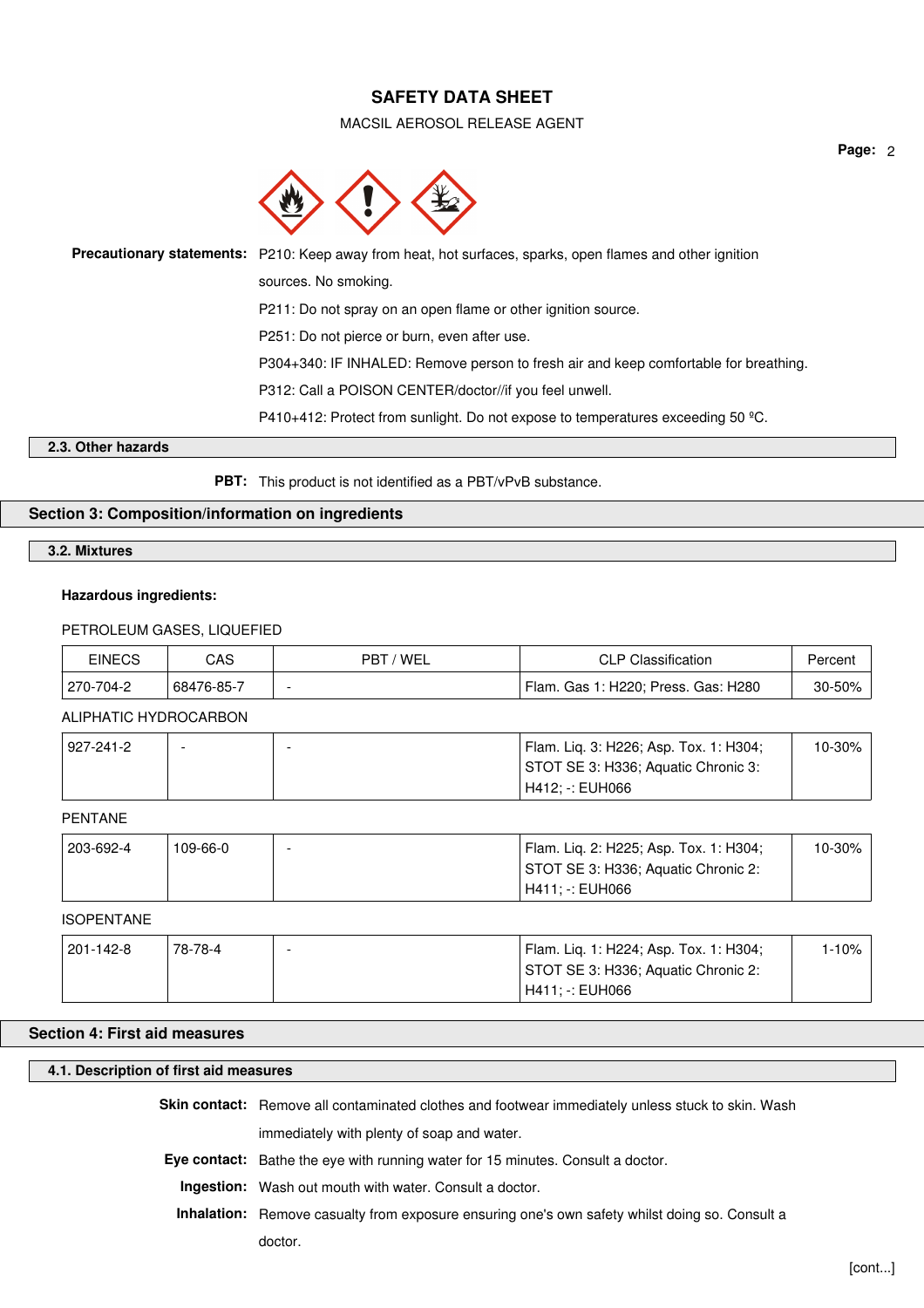#### MACSIL AEROSOL RELEASE AGENT

**Page:** 3

### **4.2. Most important symptoms and effects, both acute and delayed**

**Skin contact:** There may be irritation and redness at the site of contact.

**Eye contact:** There may be irritation and redness. The eyes may water profusely.

**Ingestion:** There may be soreness and redness of the mouth and throat.

**Inhalation:** There may be irritation of the throat with a feeling of tightness in the chest. Exposure may

cause coughing or wheezing.

**Delayed / immediate effects:** Immediate effects can be expected after short-term exposure.

## **4.3. Indication of any immediate medical attention and special treatment needed**

**Immediate / special treatment:** Eye bathing equipment should be available on the premises.

### **Section 5: Fire-fighting measures**

## **5.1. Extinguishing media**

**Extinguishing media:** Suitable extinguishing media for the surrounding fire should be used. Use water spray

to cool containers.

### **5.2. Special hazards arising from the substance or mixture**

**Exposure hazards:** In combustion emits toxic fumes.

#### **5.3. Advice for fire-fighters**

**Advice for fire-fighters:** Wear self-contained breathing apparatus. Wear protective clothing to prevent contact with skin and eyes.

#### **Section 6: Accidental release measures**

## **6.1. Personal precautions, protective equipment and emergency procedures**

**Personal precautions:** Refer to section 8 of SDS for personal protection details. If outside do not approach from downwind. If outside keep bystanders upwind and away from danger point. Mark out the contaminated area with signs and prevent access to unauthorised personnel. Turn leaking containers leak-side up to prevent the escape of liquid.

#### **6.2. Environmental precautions**

**Environmental precautions:** Do not discharge into drains or rivers. Contain the spillage using bunding.

## **6.3. Methods and material for containment and cleaning up**

**Clean-up procedures:** Absorb into dry earth or sand. Transfer to a closable, labelled salvage container for

disposal by an appropriate method.

## **6.4. Reference to other sections**

**Reference to other sections:** Refer to section 8 of SDS.

### **Section 7: Handling and storage**

#### **7.1. Precautions for safe handling**

**Handling requirements:** Avoid direct contact with the substance. Ensure there is sufficient ventilation of the area.

Do not handle in a confined space. Avoid the formation or spread of mists in the air.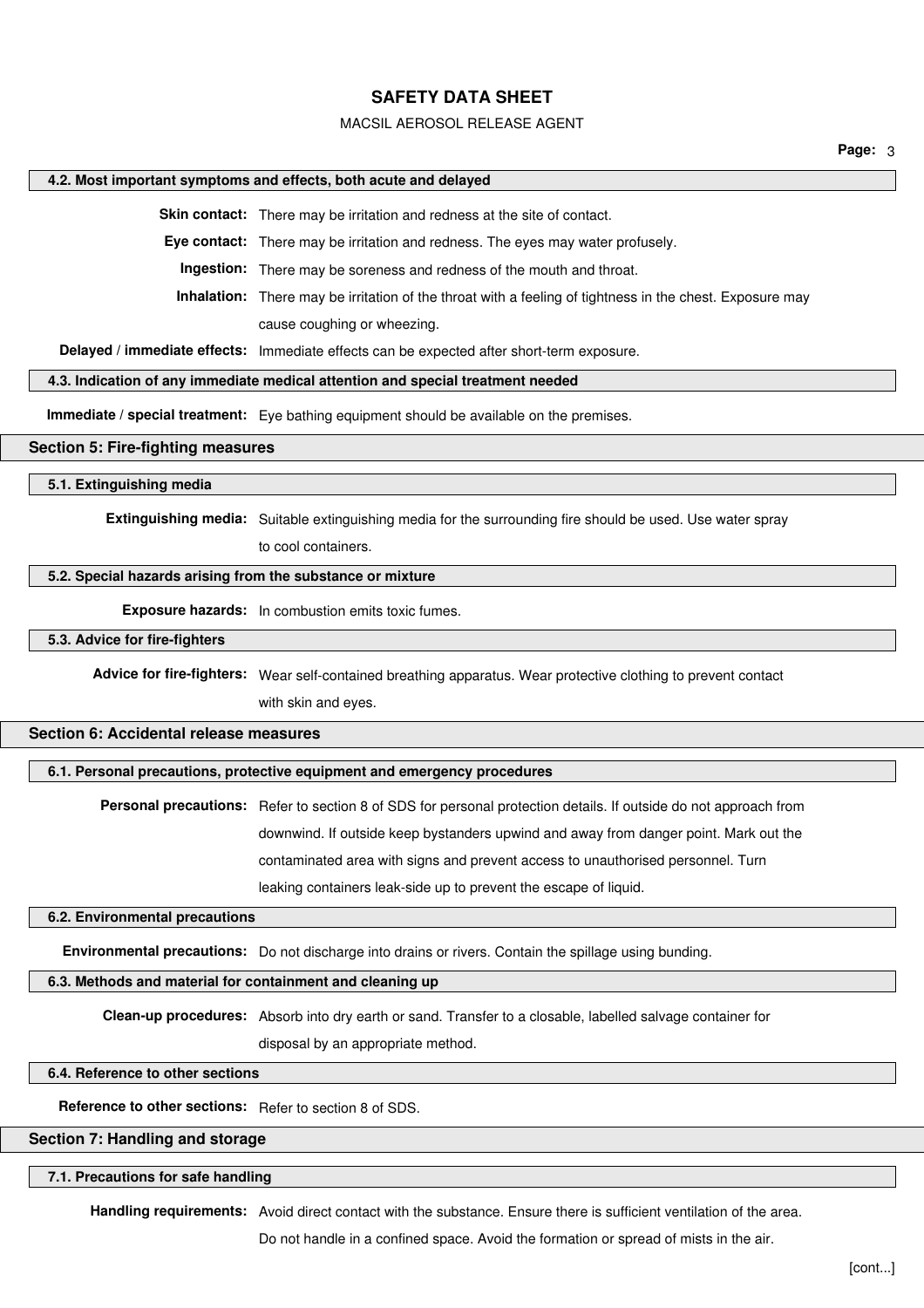## MACSIL AEROSOL RELEASE AGENT

## **7.2. Conditions for safe storage, including any incompatibilities**

**Storage conditions:** Store in a cool, well ventilated area. Keep container tightly closed. The floor of the

storage room must be impermeable to prevent the escape of liquids.

**Suitable packaging:** Supplied as pressurised aerosol containers.

### **7.3. Specific end use(s)**

**Specific end use(s):** No data available.

## **Section 8: Exposure controls/personal protection**

## **8.1. Control parameters**

### Workplace exposure limits: **Respirable dust** Respirable dust

| State | 8 hour TWA | 15 min. STEL | 8 hour TWA | 15 min. STEL |
|-------|------------|--------------|------------|--------------|
| UΚ    | $1000$ ppm | 1250ppm      |            |              |

### **Hazardous ingredients:**

## **PENTANE**

## Workplace exposure limits: **Respirable dust** Respirable dust

| State | ' hour TWA | 15 min. STEL | <b>9 hour TWA</b> | 15 min. STEL |
|-------|------------|--------------|-------------------|--------------|
| UK    | 1800 mg/m3 |              |                   |              |

## **ISOPENTANE**

|  | $\mathbf{H}$<br>$\sim$ | . . |  |  |  |
|--|------------------------|-----|--|--|--|
|--|------------------------|-----|--|--|--|

## **DNEL/PNEC Values**

**DNEL / PNEC** No data available.

**8.2. Exposure controls**

|                                            | <b>Engineering measures:</b> Ensure there is sufficient ventilation of the area. The floor of the storage room must be |  |  |  |
|--------------------------------------------|------------------------------------------------------------------------------------------------------------------------|--|--|--|
|                                            | impermeable to prevent the escape of liquids.                                                                          |  |  |  |
|                                            | Respiratory protection: Self-contained breathing apparatus must be available in case of emergency.                     |  |  |  |
| <b>Hand protection:</b> Protective gloves. |                                                                                                                        |  |  |  |
|                                            | <b>Eye protection:</b> Safety glasses. Ensure eye bath is to hand.                                                     |  |  |  |
|                                            | Skin protection: Protective clothing.                                                                                  |  |  |  |
| Environmental: Not applicable.             |                                                                                                                        |  |  |  |

## **Section 9: Physical and chemical properties**

# **9.1. Information on basic physical and chemical properties**

**State:** Aerosol **Colour:** Colourless

**Odour:** Characteristic odour

**Evaporation rate:** Not applicable

**Page:** 4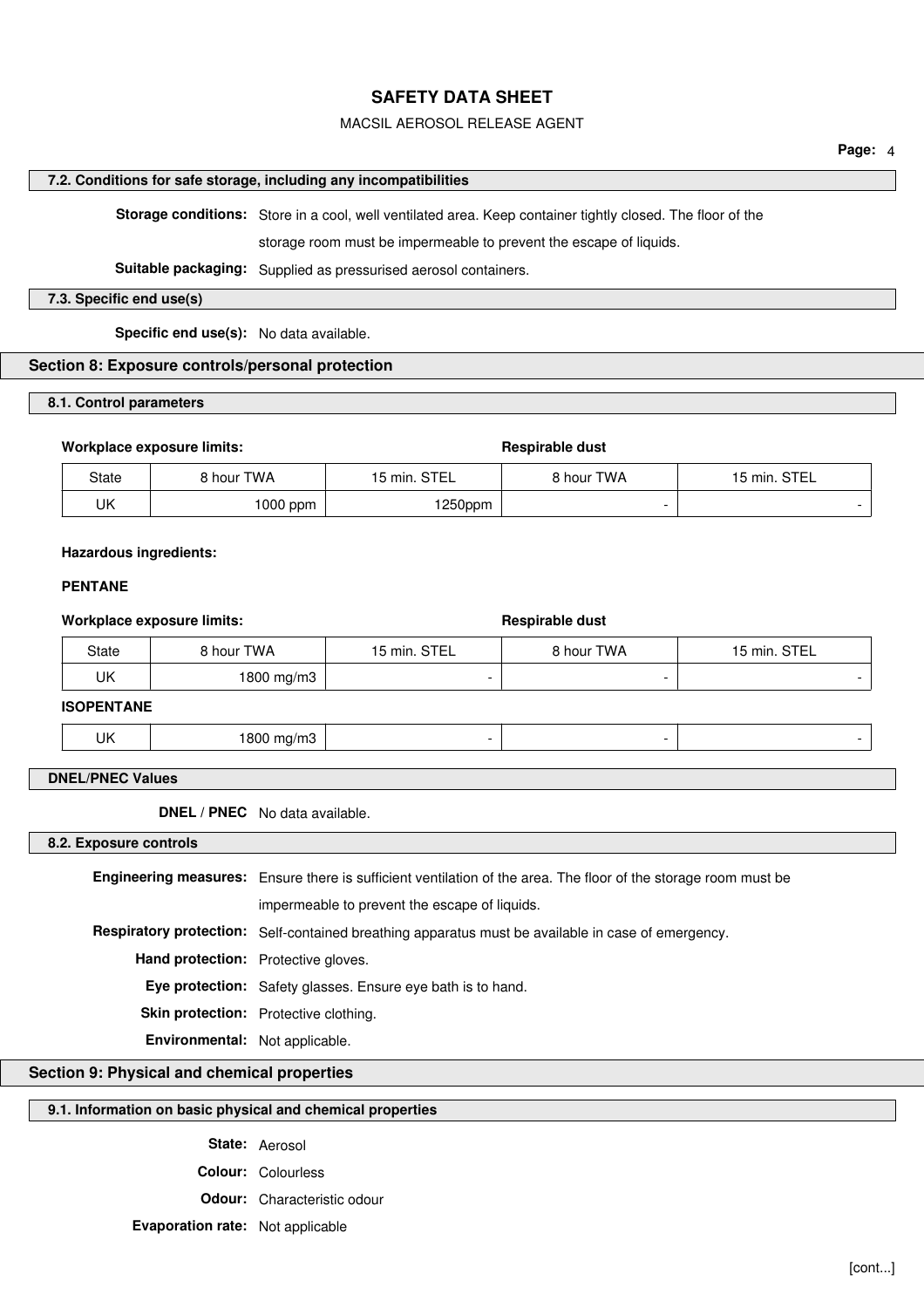## MACSIL AEROSOL RELEASE AGENT

|                                          | <b>Oxidising:</b> Non-oxidising (by EC criteria) |                                            |                           |
|------------------------------------------|--------------------------------------------------|--------------------------------------------|---------------------------|
| <b>Solubility in water:</b> Insoluble    |                                                  |                                            |                           |
|                                          | Also soluble in: Most organic solvents.          |                                            |                           |
|                                          | Viscosity: Not available                         |                                            |                           |
| Viscosity test method: Not applicable.   |                                                  |                                            |                           |
| Boiling point/range°C: -41               |                                                  | Melting point/range°C: Not available       |                           |
| <b>Flammability limits %: lower: 0.6</b> |                                                  | upper: $9.5$                               |                           |
| Flash point°C: -55                       |                                                  | Part.coeff. n-octanol/water: Not available |                           |
| Autoflammability°C: 230                  |                                                  | Vapour pressure: Not available             |                           |
| <b>Relative density: 0.603</b>           |                                                  |                                            | <b>pH:</b> Not applicable |

**9.2. Other information**

**Other information:** No data available.

## **Section 10: Stability and reactivity**

**10.1. Reactivity**

**Reactivity:** Stable under recommended transport or storage conditions.

**10.2. Chemical stability**

**Chemical stability:** Stable under normal conditions.

### **10.3. Possibility of hazardous reactions**

**Hazardous reactions:** Hazardous reactions will not occur under normal transport or storage conditions.

Decomposition may occur on exposure to conditions or materials listed below.

**10.4. Conditions to avoid**

**Conditions to avoid:** Heat.

**10.5. Incompatible materials**

**Materials to avoid:** Strong oxidising agents. Strong acids.

## **10.6. Hazardous decomposition products**

**Haz. decomp. products:** In combustion emits toxic fumes.

## **Section 11: Toxicological information**

## **11.1. Information on toxicological effects**

### **Toxicity values:**

| Route   | <b>Species</b> | Test    | Value | Units |
|---------|----------------|---------|-------|-------|
| VAPOURS | <b>RAT</b>     | 4H LC50 | >20   | mg/l  |
| ORAL    | <b>RAT</b>     | LD50    | >2000 | mg/kg |

**Page:** 5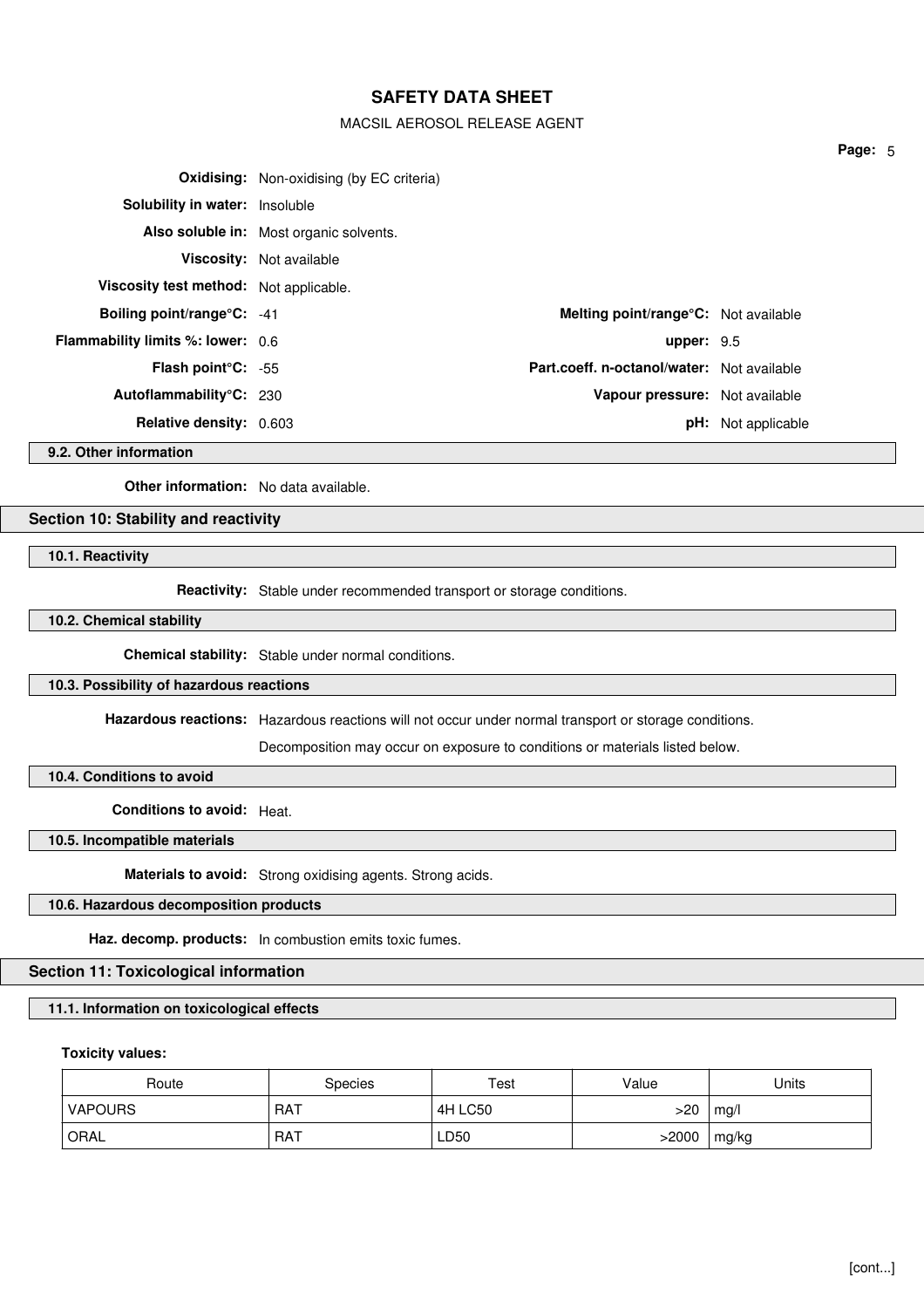## MACSIL AEROSOL RELEASE AGENT

**Page:** 6

### **Hazardous ingredients:**

### **ALIPHATIC HYDROCARBON**

| <b>DERMAL</b> | . RBT      | LD50    | >5000 | mg/kg |
|---------------|------------|---------|-------|-------|
| ORAL          | <b>RAT</b> | LD50    | >5000 | mg/kg |
| VAPOURS       | RAT        | 4H LC50 | >5    | mg/l  |

### **PENTANE**

| <b>IVN</b>         | <b>MUS</b> | LD50<br>__ | 446 | mg/kg |
|--------------------|------------|------------|-----|-------|
| $\overline{O}$ ORL | RAT        | LD50<br>__ | 400 | mg/kg |

### **Relevant hazards for substance:**

| Hazaro                                      | Route                    | Basis                                 |
|---------------------------------------------|--------------------------|---------------------------------------|
| CTO<br>'-single<br>exposure<br><u> JIVI</u> | $\overline{\phantom{0}}$ | calculated <sup>.</sup><br>Hazardous: |

### **Symptoms / routes of exposure**

Skin contact: There may be irritation and redness at the site of contact.

**Eye contact:** There may be irritation and redness. The eyes may water profusely.

**Ingestion:** There may be soreness and redness of the mouth and throat.

**Inhalation:** There may be irritation of the throat with a feeling of tightness in the chest. Exposure may cause coughing or wheezing.

**Delayed / immediate effects:** Immediate effects can be expected after short-term exposure.

## **Section 12: Ecological information**

**12.1. Toxicity**

### **Ecotoxicity values:**

| Species                             | Test     | Value | Units |
|-------------------------------------|----------|-------|-------|
| RAINBOW TROUT (Oncorhynchus mykiss) | 96H LC50 | 4.26  | mq/l  |
| Daphnia magna                       | 48H EC50 | 2.7   | mq/l  |

#### **Hazardous ingredients:**

### **ALIPHATIC HYDROCARBON**

| <b>ALGAE</b> | 72H IC50 | -100       | mg/ |
|--------------|----------|------------|-----|
| <b>FISH</b>  | 72H IC50 | $10 - 100$ | mg/ |

## **12.2. Persistence and degradability**

**Persistence and degradability:** Not biodegradable.

## **12.3. Bioaccumulative potential**

**Bioaccumulative potential:** Bioaccumulation potential.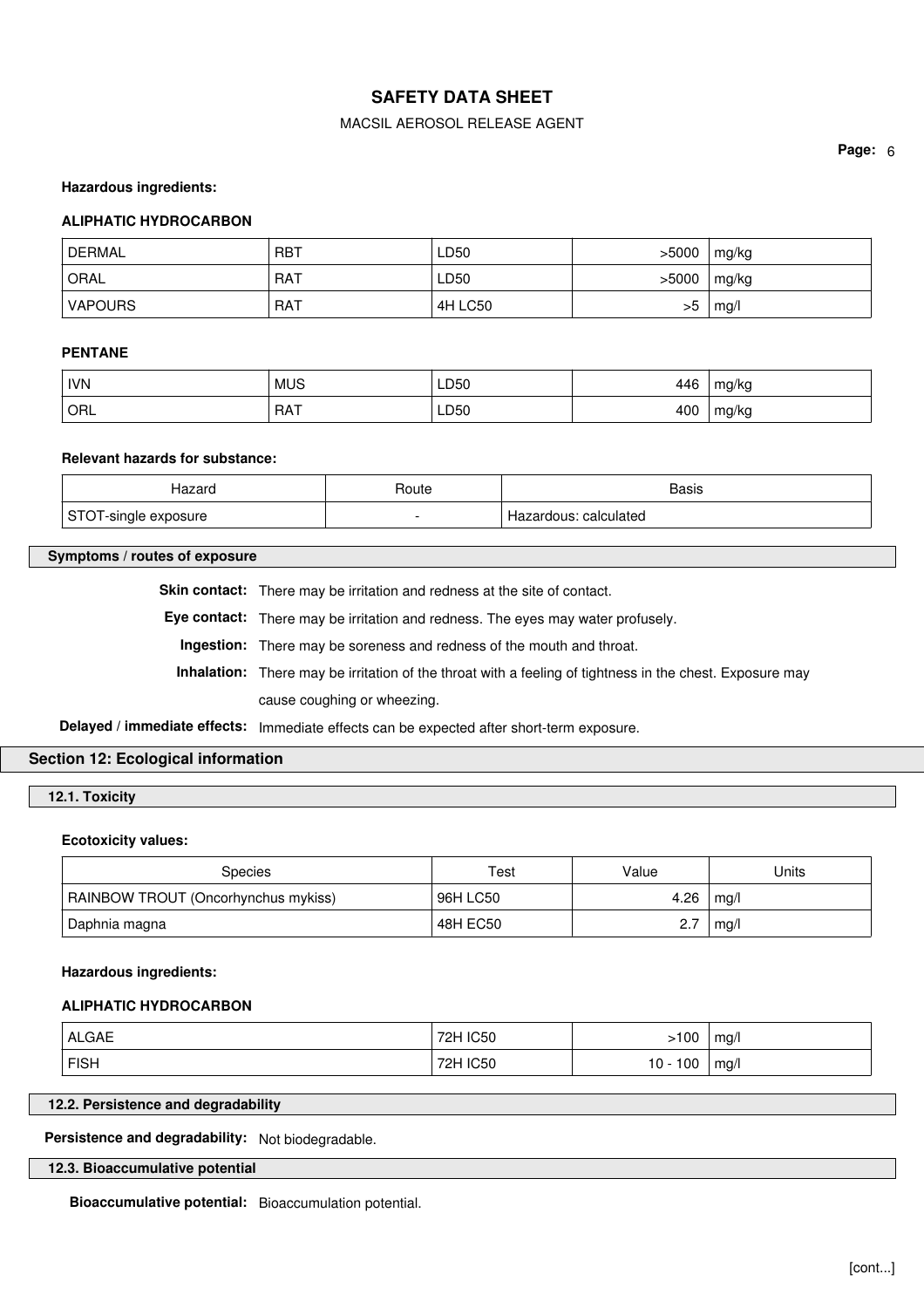### MACSIL AEROSOL RELEASE AGENT

## **12.4. Mobility in soil**

**Mobility:** Readily absorbed into soil.

## **12.5. Results of PBT and vPvB assessment**

## **PBT identification:** This product is not identified as a PBT/vPvB substance.

### **12.6. Other adverse effects**

**Other adverse effects:** Toxic to aquatic organisms. Toxic to soil organisms.

### **Section 13: Disposal considerations**

#### **13.1. Waste treatment methods**

|                                      | <b>Disposal operations:</b> Transfer to a suitable container and arrange for collection by specialised disposal |
|--------------------------------------|-----------------------------------------------------------------------------------------------------------------|
|                                      | company.                                                                                                        |
| Recovery operations: Not applicable. |                                                                                                                 |
| Waste code number: 15 01 11          |                                                                                                                 |
|                                      | Disposal of packaging: Make sure containers are empty before discarding. Do not puncture or incinerate even     |
|                                      | when empty. Contaminated packaging should be emptied, and sent to the appropriate                               |
|                                      | licenced treatment or recycling facility.                                                                       |
|                                      | <b>NB:</b> The user's attention is drawn to the possible existence of regional or national                      |

regulations regarding disposal.

## **Section 14: Transport information**

## **14.1. UN number**

**UN number:** UN1950

## **14.2. UN proper shipping name**

**Shipping name:** AEROSOLS

**14.3. Transport hazard class(es)**

**Transport class:** 2.1

**14.4. Packing group**

### **14.5. Environmental hazards**

**Environmentally hazardous:** Yes **Marine pollutant:** No Marine pollutant: No

**14.6. Special precautions for user**

**Special precautions:** No special precautions.

**Tunnel code:** D

**Transport category:** 2

## **Section 15: Regulatory information**

**15.1. Safety, health and environmental regulations/legislation specific for the substance or mixture**

**Specific regulations:** Not applicable.